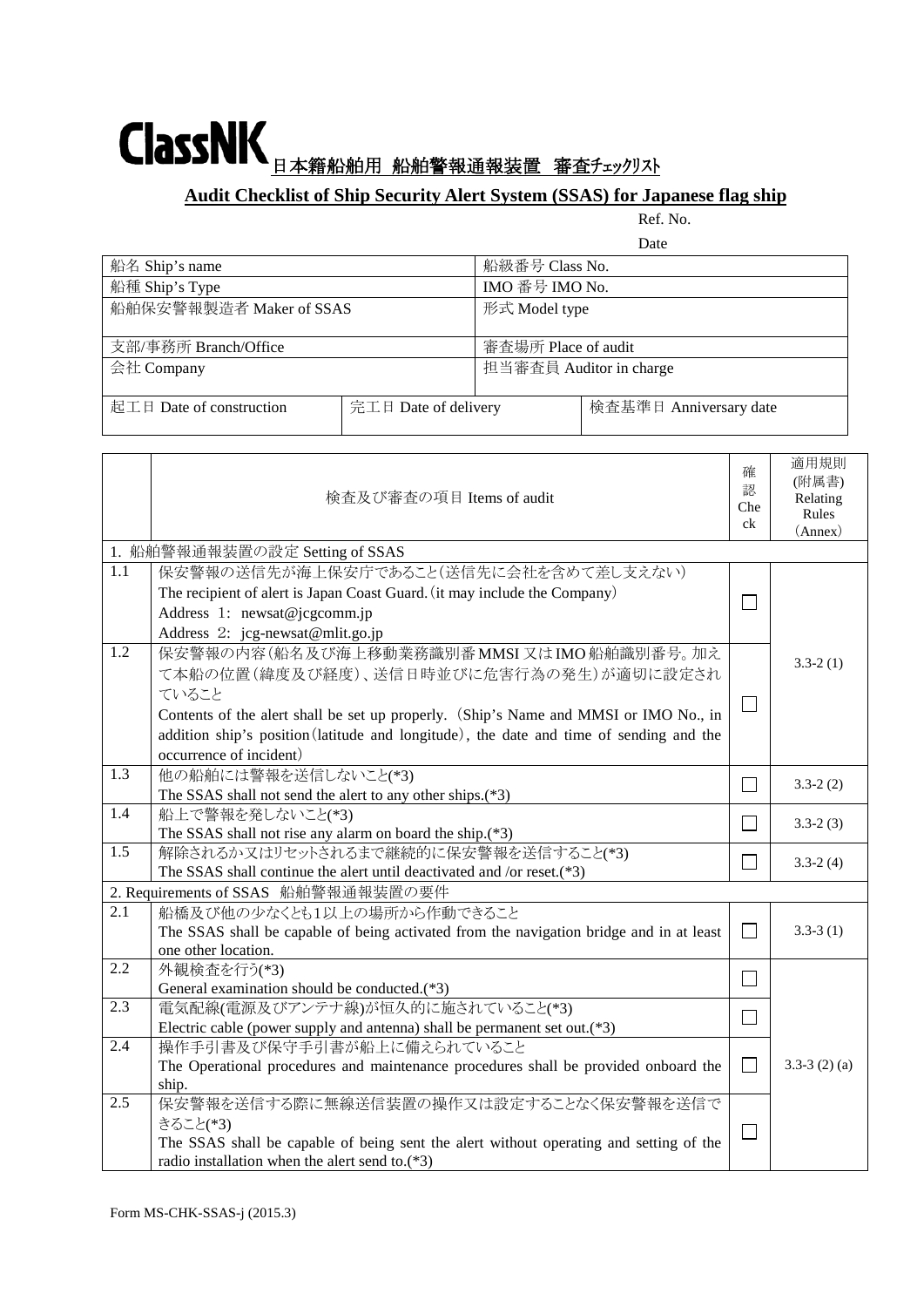| 2.6  | GMDSS機器を利用している場合には、GMDSS機器の機能を損なわないこと(*3)                                                  |                   |                  |
|------|--------------------------------------------------------------------------------------------|-------------------|------------------|
|      | The SSAS shall not impair the functionality of GMDSS installation where the SSAS           |                   |                  |
|      | utilizes them.                                                                             |                   |                  |
| 2.7  | 専用の警報信号送信ボタンにより作動すること                                                                      |                   | $3.3-3(2)$ (b)   |
|      | The SSAS shall be activated by the dedicated alarm signaling buttons/measures.             |                   |                  |
| 2.8  | 適正に作動することが保安警報を送信することなく確認できること(*3)                                                         |                   |                  |
|      | The SSAS shall be capable of being tested and confirm the proper activation without        |                   | $3.3-3(2)(c)$    |
|      | sending the actual alert signal.                                                           |                   |                  |
| 2.9  | 常用電源以外の電源からも給電できること(*3)                                                                    |                   |                  |
|      | The SSAS shall be supplied from the ship's main source of electric power and alternative   | $\sim$            | $3.3-3(2)(d)$    |
|      | source of power.                                                                           |                   |                  |
| 2.10 | 電源の切替を速やかに行うための措置が講じられているものであること(*3)                                                       |                   |                  |
|      | The power supply of SSAS shall be taken measures in order to change power source           | $\sim$            | $3.3-3(2)$ (e)   |
|      | immediately.                                                                               |                   |                  |
| 2.11 | 磁気コンパスに対する最小安全距離を表示していること(*3)                                                              |                   |                  |
|      | The SSAS to be installed in the vicinity of a magnetic compass shall be clearly marked     | $\Box$            | $3.3-3(2)$ (f)   |
|      | with the minimum safe distance at which it may be mounted from such compass.               |                   |                  |
| 2.12 | 電磁干渉による機能障害の供受防止措置が講じられていること(*1)(*3)                                                       |                   |                  |
|      | The preventive measures for functional disturbance by the electromagnetic interference     | $\sim$            | $3.3 - 3(2)$ (g) |
|      | shall be taken.                                                                            |                   |                  |
| 2.13 | 機械的騒音が安全に係わる可聴音の聴取を妨げない程小さいこと(*3)                                                          |                   |                  |
|      | The mechanical noise on board the ship shall be limited so as not to prejudice the hearing |                   | $3.3-3(2)$ (h)   |
|      | of sound on which the safety of the ship might depend.                                     |                   |                  |
| 2.14 | 通常予想される電源の電圧又は周波数の変動により機能障害が生じないこと(*1)(*3)                                                 |                   |                  |
|      | The SSAS shall not impair the functionality by the voltage/frequency of variations of      |                   | $3.3-3(2) (I)$   |
|      | power supply normally to be expected.                                                      |                   |                  |
| 2.15 | 過電流、過電圧及び電源極性の逆転から装置を保護する装置が講じられていること                                                      |                   |                  |
|      | $(*1)(*3)$                                                                                 |                   | $3.3 - 3(2)$ (j) |
|      | The means shall be incorporated for the protection of SSAS from the effects of excessive   |                   |                  |
|      | current and voltage, transients and accidental reversal of the power supply polarity.      |                   |                  |
| 2.16 | 航行中の振動、湿度又は温度の変化によりその性能に支障が生じないこと(*1)(*3)                                                  |                   |                  |
|      | The SSAS shall be capable of continuous operation under the conditions of vibration, the   |                   | $3.3-3(2)$ (k)   |
|      | variation of humidity and temperature during in service.                                   |                   |                  |
| 2.17 | 人体及び構成機器に対する保護が十分に行われていること(*3)                                                             |                   |                  |
|      | The protection measures for safety of personnel and the compositing equipment from the     | $\vert \ \ \vert$ | $3.3-3(2)$ (1)   |
|      | electromagnetic radio frequency radiated from the SSAS shall be taken sufficiently.        |                   |                  |
| 2.18 | 誤操作による保安警報の送信を防止するための措置が講じられているものであること                                                     |                   |                  |
|      | The preventive measures for sending the incorrect alert signal by mis-operation shall be   |                   | $3.3 - 4$        |
|      | taken.                                                                                     |                   |                  |
|      | 3. 船舶保安規程                                                                                  |                   |                  |
| 3.1  | 船舶保安規程に示された保安警報の送信ボタンの設置場所に関する図面又は記述を                                                      |                   |                  |
|      | 確認する                                                                                       |                   |                  |
|      | 図面:一般配置図又は同等な図面に送信ボタンの設置場所の図示及び説明がなされて                                                     |                   |                  |
|      | いること                                                                                       |                   |                  |
|      | 記述:記述から送信ボタンを確認できること                                                                       |                   | $4.5 - 3(17)$    |
|      | Confirm the drawings/descriptions on the activate positions of SSAS specified in the SSP.  |                   |                  |
|      | Drawings: The marking/explanation of activate position shall be specified in the General   |                   |                  |
|      | Arrangement or its alternative drawings.                                                   |                   |                  |
|      | Description: the activate positions shall be confirmed by the description in the SSP.      |                   |                  |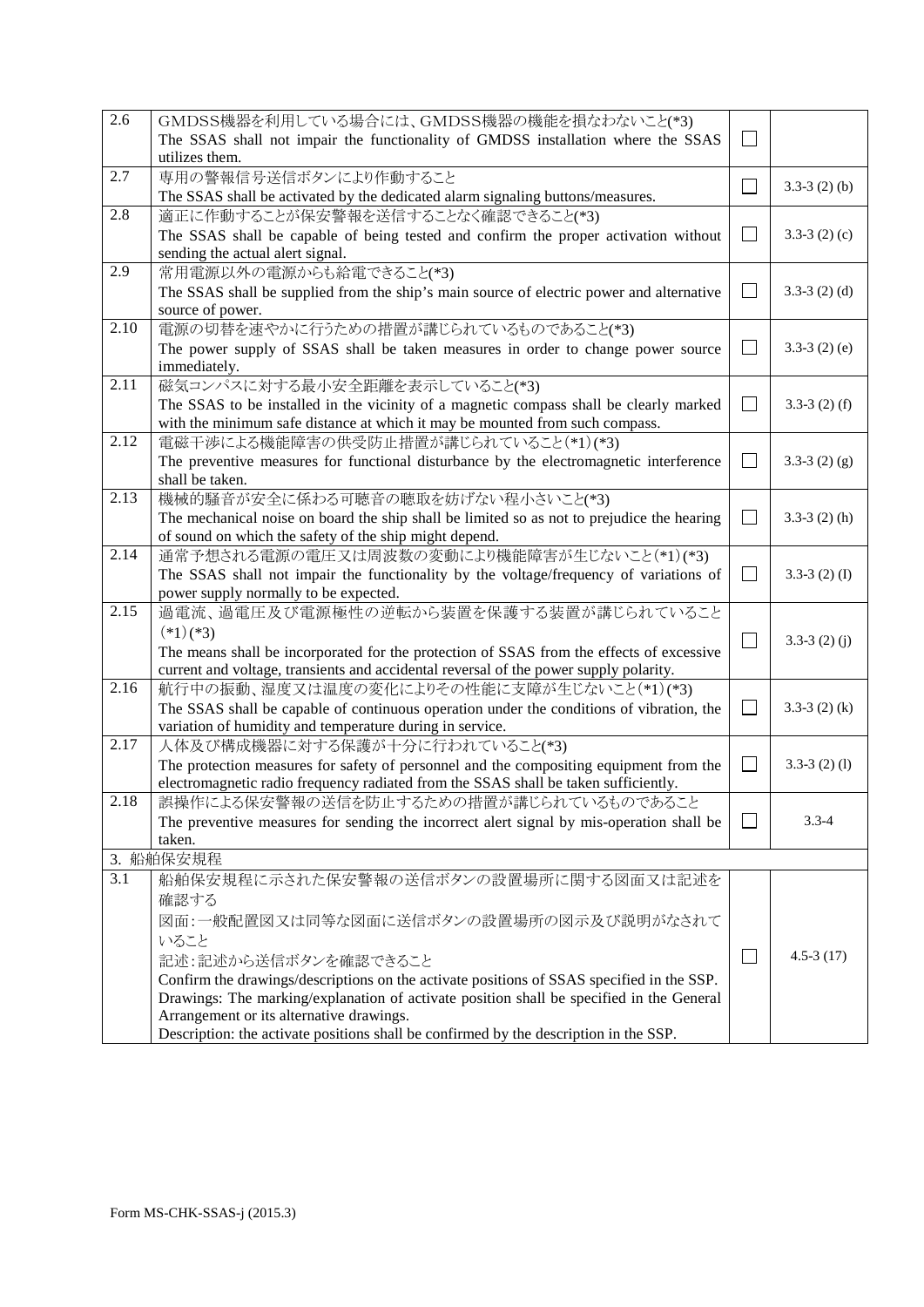| 3.2 | 船舶保安規程に示された保安警報の送信に関する次の例に示すような記述を確認する                                                                                                                                                        |         |               |
|-----|-----------------------------------------------------------------------------------------------------------------------------------------------------------------------------------------------|---------|---------------|
|     | 試験:                                                                                                                                                                                           |         |               |
|     | 1. SSOは定期的船舶警報通報装置(例:毎月)の作動試験を実施しなければならない                                                                                                                                                     |         |               |
|     | 2. SSO は CSO と協議し、海上保安庁に保安警報を送信することなく CSO に模擬保安                                                                                                                                               |         |               |
|     | 警報を試験送信する                                                                                                                                                                                     |         |               |
|     | 3. 模擬保安警報の送信については、SSO 又は SSO から任命された者が船舶警報通報                                                                                                                                                  |         |               |
|     | 装置の操作手引書に基づいて実施する                                                                                                                                                                             |         |               |
|     |                                                                                                                                                                                               |         |               |
|     | 4. CSO 及び SSO は試験結果を確認する。不具合があれば、速やかに正常作動させる                                                                                                                                                  |         |               |
|     | ために必要な対策を定めて実行する                                                                                                                                                                              |         |               |
|     | Confirm descriptions on sending the security alert signal specified in the SSP, such as                                                                                                       | $\perp$ |               |
|     | following examples:                                                                                                                                                                           |         |               |
|     | Test:                                                                                                                                                                                         |         |               |
|     | the SSO shall carry out regulatory activation test of the SSAS (for example: monthly)<br>1.<br>the SSO shall send the CSO a test signal of the security alert without sending the alert<br>2. |         |               |
|     | to Japan Coast Guard, consulting with the CSO.                                                                                                                                                |         |               |
|     | Regarding sending a test signal of security alert, the SSO or personnel who appointed<br>3.                                                                                                   |         |               |
|     | by the SSO, shall carry out according to the operational procedures on SSAS.                                                                                                                  |         |               |
|     | the CSO and SSO shall confirm the result of test. they shall specify and carry out the<br>4.                                                                                                  |         |               |
|     | necessary corrective measures in order to normally activate immediately, if the defect                                                                                                        |         |               |
|     | is found.                                                                                                                                                                                     |         |               |
| 3.3 | 船舶保安規程に示された保安警報の送信に関する次の例に示すような記述を確認する                                                                                                                                                        |         |               |
|     | 作動:                                                                                                                                                                                           |         |               |
|     | 1. 船舶警報装置は危害行為を受けている又は受けた時に作動させる                                                                                                                                                              |         |               |
|     |                                                                                                                                                                                               |         |               |
|     | 2. 保安警報は CSO にも送信するよう設定しておく                                                                                                                                                                   |         |               |
|     | 3. SSO又はSSOから任命された者が船舶警報通報装置の送信ボタンを押す                                                                                                                                                         |         |               |
|     | 解除:                                                                                                                                                                                           |         |               |
|     | 1. SSOは CSO に通知し、SSOは船舶警報通報装置を操作してその作動を解除する                                                                                                                                                   |         | $4.5 - 3(18)$ |
|     | 2. CSO は保安警報の通報先に必要な連絡を行う                                                                                                                                                                     |         |               |
|     | リセット:                                                                                                                                                                                         |         |               |
|     | SSO又はSSOから任命された者が船舶警報通報装置を操作してリセットする                                                                                                                                                          | $\Box$  |               |
|     | Confirm descriptions on sending the security alert signal specified in the SSP, such as                                                                                                       |         |               |
|     | following examples:                                                                                                                                                                           |         |               |
|     | Activation:                                                                                                                                                                                   |         |               |
|     | The SSAS shall be activated when the ship receives /has received harmful threats.<br>1.                                                                                                       |         |               |
|     | The security alert shall be also set out to send it to the CSO.<br>2.                                                                                                                         |         |               |
|     | The SSO or personnel who appointed by the SSO, shall send pushing a signal button.<br>3.                                                                                                      |         |               |
|     | Deactivation:<br>1.<br>The SSO shall notify the CSO about deactivation of the SSAS and then shall                                                                                             |         |               |
|     | deactivate it with its operation.                                                                                                                                                             |         |               |
|     | The CSO shall necessarily contact to each recipient the security alert.<br>2.                                                                                                                 |         |               |
| 3.4 | 船舶保安規程に示された保安警報の送信に関する次の例に示すような記述を確認する                                                                                                                                                        |         |               |
|     | 誤警報を防止する措置:                                                                                                                                                                                   |         |               |
|     |                                                                                                                                                                                               |         |               |
|     | 1. 保安警報を受信した CSO は、直ちにSSOに連絡する                                                                                                                                                                |         |               |
|     | 2. SSOに連絡が取れない場合には、CSOは船舶が危害行為を受けている可能性が高                                                                                                                                                     |         |               |
|     | いと判断し、必要な措置をとる                                                                                                                                                                                |         |               |
|     | 3. SSOに連絡が取れた場合には、CSO はSSOと協議し、必要な対策を定めて実行す                                                                                                                                                   |         |               |
|     | $\zeta$                                                                                                                                                                                       | $\Box$  |               |
|     | Confirm descriptions on sending the security alert signal specified in the SSP, such as                                                                                                       |         |               |
|     | following examples:                                                                                                                                                                           |         |               |
|     | The preventive measures for incorrect security alert:                                                                                                                                         |         |               |
|     | The CSO who has received the security alert, shall contact the SSO immediately.<br>1.                                                                                                         |         |               |
|     | If the CSO has not received the response form the CSO, the CSO shall take necessary<br>2.                                                                                                     |         |               |
|     | measures deciding it is high possibility that the ship has received harmful threats.                                                                                                          |         |               |
|     | If the CSO has received the response from the SSO, the CSO shall specify necessary<br>3.                                                                                                      |         |               |
|     | measures consulting with the SSO and carry out them.                                                                                                                                          |         |               |